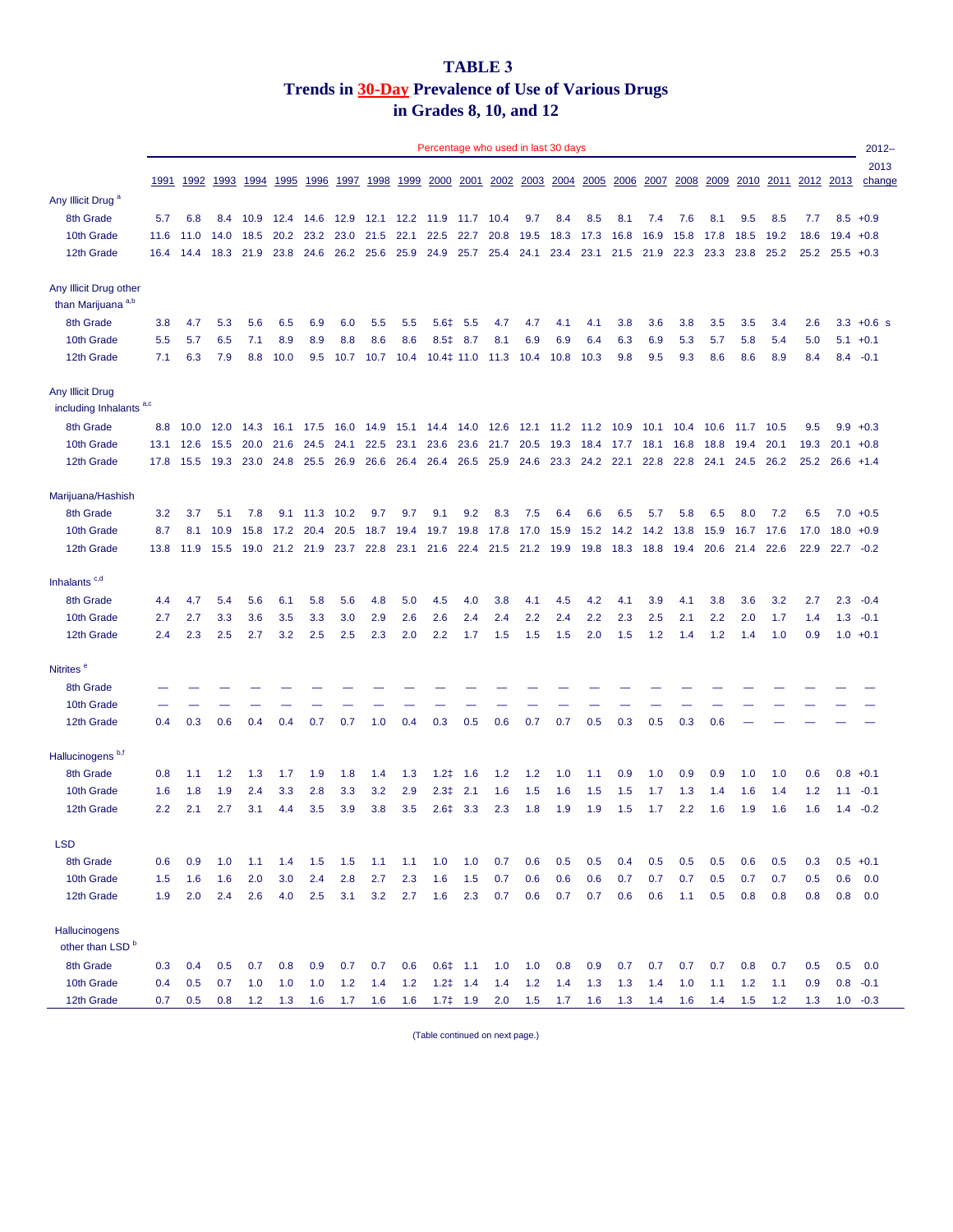## **TABLE 3 (cont.) Trends in 30-Day Prevalence of Use of Various Drugs in Grades 8, 10, and 12**

|                                            |      |      |              |      |             |             |      |      |      |      |           |      | Percentage who used in last 30 days |      |      |               |      |      |      |           |      |      |      | $2012 -$       |
|--------------------------------------------|------|------|--------------|------|-------------|-------------|------|------|------|------|-----------|------|-------------------------------------|------|------|---------------|------|------|------|-----------|------|------|------|----------------|
|                                            | 1991 | 1992 | <u> 1993</u> | 1994 | <u>1995</u> | <u>1996</u> | 1997 | 1998 | 1999 | 2000 | 2001      | 2002 | 2003                                | 2004 | 2005 | 2006          | 2007 | 2008 | 2009 | 2010      | 2011 | 2012 | 2013 | 2013<br>change |
| PCP <sup>e</sup>                           |      |      |              |      |             |             |      |      |      |      |           |      |                                     |      |      |               |      |      |      |           |      |      |      |                |
| 8th Grade                                  |      |      |              |      |             |             |      |      |      |      |           |      |                                     |      |      |               |      |      |      |           |      |      |      |                |
| 10th Grade                                 |      |      |              |      |             |             |      |      |      |      |           |      |                                     |      |      |               |      |      |      |           |      |      |      |                |
| 12th Grade                                 | 0.5  | 0.6  | 1.0          | 0.7  | 0.6         | 1.3         | 0.7  | 1.0  | 0.8  | 0.9  | 0.5       | 0.4  | 0.6                                 | 0.4  | 0.7  | 0.4           | 0.5  | 0.6  | 0.5  | 0.8       | 0.8  | 0.5  | 0.4  | $-0.2$         |
| Ecstasy (MDMA) 9                           |      |      |              |      |             |             |      |      |      |      |           |      |                                     |      |      |               |      |      |      |           |      |      |      |                |
| 8th Grade                                  |      |      |              |      |             | 1.0         | 1.0  | 0.9  | 0.8  | 1.4  | 1.8       | 1.4  | 0.7                                 | 0.8  | 0.6  | 0.7           | 0.6  | 0.8  | 0.6  | 1.1       | 0.6  | 0.5  | 0.5  | 0.0            |
| 10th Grade                                 |      |      |              |      |             | 1.8         | 1.3  | 1.3  | 1.8  | 2.6  | 2.6       | 1.8  | 1.1                                 | 0.8  | 1.0  | 1.2           | 1.2  | 1.1  | 1.3  | 1.9       | 1.6  | 1.0  |      | $1.2 +0.2$     |
| 12th Grade                                 |      |      |              |      |             | 2.0         | 1.6  | 1.5  | 2.5  | 3.6  | 2.8       | 2.4  | 1.3                                 | 1.2  | 1.0  | 1.3           | 1.6  | 1.8  | 1.8  | 1.4       | 2.3  | 0.9  |      | $1.5 + 0.5$    |
| Cocaine                                    |      |      |              |      |             |             |      |      |      |      |           |      |                                     |      |      |               |      |      |      |           |      |      |      |                |
| 8th Grade                                  | 0.5  | 0.7  | 0.7          | 1.0  | 1.2         | 1.3         | 1.1  | 1.4  | 1.3  | 1.2  | 1.2       | 1.1  | 0.9                                 | 0.9  | 1.0  | 1.0           | 0.9  | 0.8  | 0.8  | 0.6       | 0.8  | 0.5  | 0.5  | 0.0            |
| 10th Grade                                 | 0.7  | 0.7  | 0.9          | 1.2  | 1.7         | 1.7         | 2.0  | 2.1  | 1.8  | 1.8  | 1.3       | 1.6  | 1.3                                 | 1.7  | 1.5  | 1.5           | 1.3  | 1.2  | 0.9  | 0.9       | 0.7  | 0.8  | 0.8  | 0.0            |
| 12th Grade                                 | 1.4  | 1.3  | 1.3          | 1.5  | 1.8         | 2.0         | 2.3  | 2.4  | 2.6  | 2.1  | 2.1       | 2.3  | 2.1                                 | 2.3  | 2.3  | 2.5           | 2.0  | 1.9  | 1.3  | 1.3       | 1.1  | 1.1  | 1.1  | 0.0            |
| Crack                                      |      |      |              |      |             |             |      |      |      |      |           |      |                                     |      |      |               |      |      |      |           |      |      |      |                |
| 8th Grade                                  | 0.3  | 0.5  | 0.4          | 0.7  | 0.7         | 0.8         | 0.7  | 0.9  | 0.8  | 0.8  | 0.8       | 0.8  | 0.7                                 | 0.6  | 0.6  | 0.6           | 0.6  | 0.5  | 0.5  | 0.4       | 0.5  | 0.3  |      | $0.3 +0.1$     |
| 10th Grade                                 | 0.3  | 0.4  | 0.5          | 0.6  | 0.9         | 0.8         | 0.9  | 1.1  | 0.8  | 0.9  | 0.7       | 1.0  | 0.7                                 | 0.8  | 0.7  | 0.7           | 0.5  | 0.5  | 0.4  | 0.5       | 0.4  | 0.4  | 0.4  | 0.0            |
| 12th Grade                                 | 0.7  | 0.6  | 0.7          | 0.8  | 1.0         | 1.0         | 0.9  | 1.0  | 1.1  | 1.0  | 1.1       | 1.2  | 0.9                                 | 1.0  | 1.0  | 0.9           | 0.9  | 0.8  | 0.6  | 0.7       | 0.5  | 0.6  | 0.6  | 0.0            |
| Other Cocaine <sup>h</sup>                 |      |      |              |      |             |             |      |      |      |      |           |      |                                     |      |      |               |      |      |      |           |      |      |      |                |
| 8th Grade                                  | 0.5  | 0.5  | 0.6          | 0.9  | 1.0         | 1.0         | 0.8  | 1.0  | 1.1  | 0.9  | 0.9       | 0.8  | 0.7                                 | 0.7  | 0.7  | 0.7           | 0.6  | 0.6  | 0.7  | 0.5       | 0.6  | 0.3  | 0.3  | 0.0            |
| 10th Grade                                 | 0.6  | 0.6  | 0.7          | 1.0  | 1.4         | 1.3         | 1.6  | 1.8  | 1.6  | 1.6  | 1.2       | 1.3  | 1.1                                 | 1.5  | 1.3  | 1.3           | 1.1  | 1.0  | 0.8  | 0.7       | 0.6  | 0.7  | 0.7  | 0.0            |
| 12th Grade                                 | 1.2  | 1.0  | 1.2          | 1.3  | 1.3         | 1.6         | 2.0  | 2.0  | 2.5  | 1.7  | 1.8       | 1.9  | 1.8                                 | 2.2  | 2.0  | 2.4           | 1.7  | 1.7  | 1.1  | 1.1       | 1.0  | 1.0  | 0.9  | $-0.1$         |
| Heroin                                     |      |      |              |      |             |             |      |      |      |      |           |      |                                     |      |      |               |      |      |      |           |      |      |      |                |
| 8th Grade                                  | 0.3  | 0.4  | 0.4          | 0.6  | 0.6         | 0.7         | 0.6  | 0.6  | 0.6  | 0.5  | 0.6       | 0.5  | 0.4                                 | 0.5  | 0.5  | 0.3           | 0.4  | 0.4  | 0.4  | 0.4       | 0.4  | 0.2  | 0.3  | 0.0            |
| 10th Grade                                 | 0.2  | 0.2  | 0.3          | 0.4  | 0.6         | 0.5         | 0.6  | 0.7  | 0.7  |      | $0.5$ 0.3 |      | $0.5$ 0.3                           | 0.5  |      | $0.5$ 0.5 0.4 |      | 0.4  |      | $0.4$ 0.4 | 0.4  | 0.4  |      | $0.3 - 0.1$    |
| 12th Grade                                 | 0.2  | 0.3  | 0.2          | 0.3  | 0.6         | 0.5         | 0.5  | 0.5  | 0.5  | 0.7  | 0.4       | 0.5  | 0.4                                 | 0.5  | 0.5  | 0.4           | 0.4  | 0.4  | 0.4  | 0.4       | 0.4  | 0.3  | 0.3  | 0.0            |
| With a Needle <sup>1</sup>                 |      |      |              |      |             |             |      |      |      |      |           |      |                                     |      |      |               |      |      |      |           |      |      |      |                |
| 8th Grade                                  |      |      |              |      | 0.4         | 0.5         | 0.4  | 0.5  | 0.4  | 0.3  | 0.4       | 0.3  | 0.3                                 | 0.3  | 0.3  | 0.2           | 0.3  | 0.3  | 0.3  | 0.3       | 0.2  | 0.2  | 0.2  | 0.0            |
| 10th Grade                                 |      |      |              |      | 0.3         | 0.3         | 0.3  | 0.4  | 0.3  | 0.3  | 0.2       | 0.3  | 0.2                                 | 0.3  | 0.3  | 0.3           | 0.3  | 0.2  | 0.3  | 0.2       | 0.2  | 0.2  | 0.2  | 0.0            |
| 12th Grade                                 |      |      |              |      | 0.3         | 0.4         | 0.3  | 0.2  | 0.2  | 0.2  | 0.2       | 0.3  | 0.3                                 | 0.2  | 0.3  | 0.3           | 0.2  | 0.2  | 0.1  | 0.4       | 0.4  | 0.3  |      | $0.2\ 0.0$     |
| Without a Needle                           |      |      |              |      |             |             |      |      |      |      |           |      |                                     |      |      |               |      |      |      |           |      |      |      |                |
| 8th Grade                                  |      |      |              |      | 0.3         | 0.4         | 0.4  | 0.3  | 0.4  | 0.3  | 0.4       | 0.3  | 0.3                                 | 0.3  | 0.2  | 0.2           | 0.2  | 0.2  | 0.2  | 0.2       | 0.2  | 0.1  |      | $0.2 +0.1$     |
| 10th Grade                                 |      |      |              |      | 0.3         | 0.3         | 0.4  | 0.5  | 0.5  | 0.4  | 0.2       | 0.4  | 0.2                                 | 0.3  | 0.3  | 0.3           | 0.2  | 0.3  | 0.2  | 0.3       | 0.2  | 0.2  |      | $0.2 -0.1$     |
| 12th Grade                                 |      |      |              |      | 0.6         | 0.4         | 0.6  | 0.4  | 0.4  | 0.7  | 0.3       | 0.5  | 0.4                                 | 0.3  | 0.5  | 0.3           | 0.4  | 0.2  | 0.3  | 0.4       | 0.4  | 0.2  |      | $0.2 +0.1$     |
| Narcotics other than Heroin <sup>k,l</sup> |      |      |              |      |             |             |      |      |      |      |           |      |                                     |      |      |               |      |      |      |           |      |      |      |                |
| 8th Grade                                  |      |      |              |      |             |             |      |      |      |      |           |      |                                     |      |      |               |      |      |      |           |      |      |      |                |
| 10th Grade                                 |      |      |              |      |             |             |      |      |      |      |           |      |                                     |      |      |               |      |      |      |           |      |      |      |                |
| 12th Grade                                 | 1.1  | 1.2  | 1.3          | 1.5  | 1.8         | 2.0         | 2.3  | 2.4  | 2.6  | 2.9  | $3.0+$    | 4.0  | 4.1                                 | 4.3  | 3.9  | 3.8           | 3.8  | 3.8  | 4.1  | 3.6       | 3.6  | 3.0  |      | $2.8 - 0.3$    |
| Amphetamines <sup>k,m</sup>                |      |      |              |      |             |             |      |      |      |      |           |      |                                     |      |      |               |      |      |      |           |      |      |      |                |
| 8th Grade                                  | 2.6  | 3.3  | 3.6          | 3.6  | 4.2         | 4.6         | 3.8  | 3.3  | 3.4  | 3.4  | 3.2       | 2.8  | 2.7                                 | 2.3  | 2.3  | 2.1           | 2.0  | 2.2  | 1.9  | 1.8       | 1.8  | 1.3  |      | $1.4 +0.1$     |
| 10th Grade                                 | 3.3  | 3.6  | 4.3          | 4.5  | 5.3         | 5.5         | 5.1  | 5.1  | 5.0  | 5.4  | 5.6       | 5.2  | 4.3                                 | 4.0  | 3.7  | 3.5           | 4.0  | 2.8  | 3.3  | 3.3       | 3.1  | 2.8  |      | $2.8\quad 0.0$ |
| 12th Grade                                 | 3.2  | 2.8  | 3.7          | 4.0  | 4.0         | 4.1         | 4.8  | 4.6  | 4.5  | 5.0  | 5.6       | 5.5  | 5.0                                 | 4.6  | 3.9  | 3.7           | 3.7  | 2.9  | 3.0  | 3.3       | 3.7  | 3.3  |      | $4.1 + 0.8$    |

(Table continued on next page.)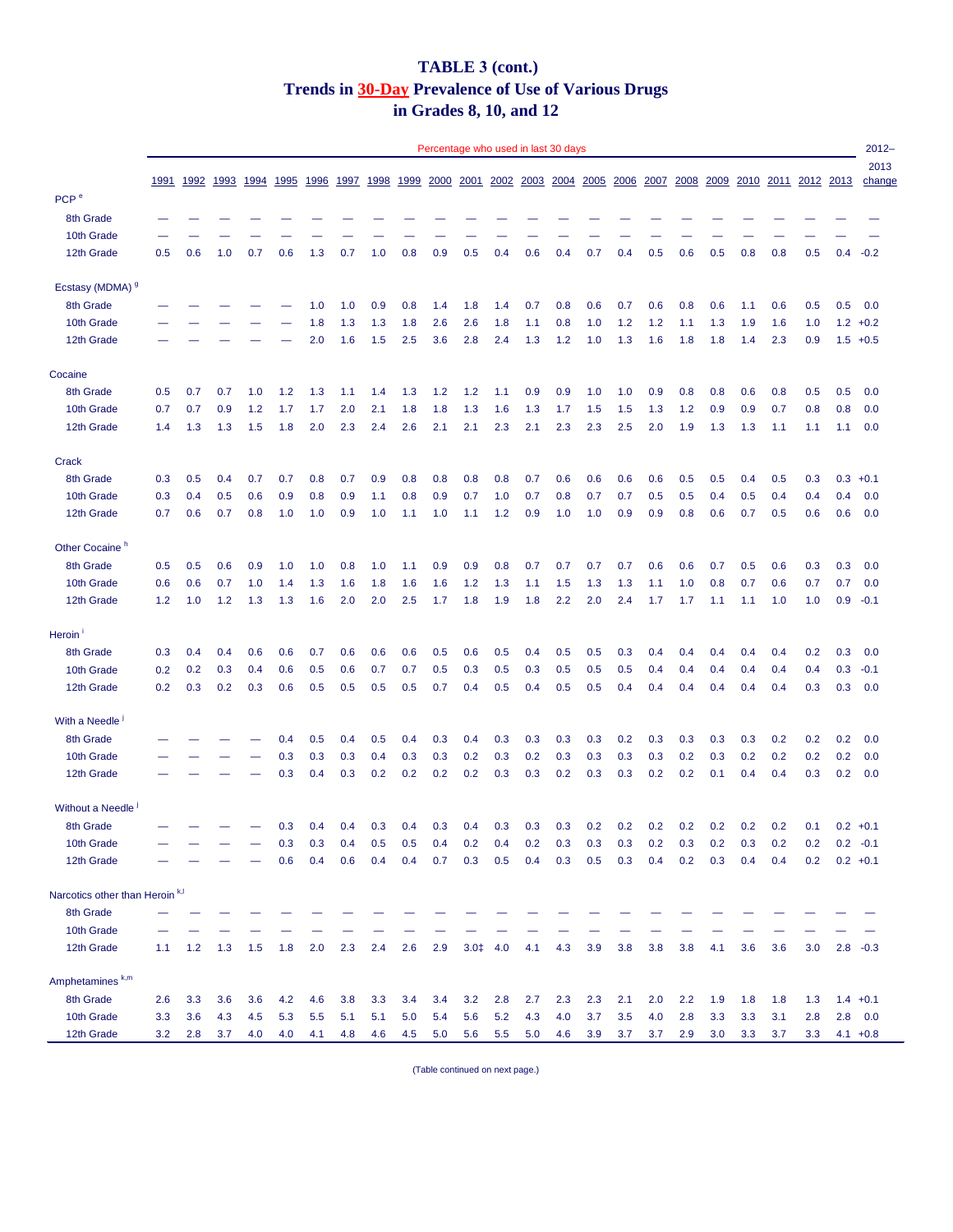## **TABLE 3 (cont.) Trends in 30-Day Prevalence of Use of Various Drugs in Grades 8, 10, and 12**

|                                            |      |                                                                                                          |           |      |           |      |      |           |      | Percentage who used in last 30 days |                    |                |           |      |                                         |                |      |                                    |           |      |      |                     |                      | $2012 -$         |
|--------------------------------------------|------|----------------------------------------------------------------------------------------------------------|-----------|------|-----------|------|------|-----------|------|-------------------------------------|--------------------|----------------|-----------|------|-----------------------------------------|----------------|------|------------------------------------|-----------|------|------|---------------------|----------------------|------------------|
|                                            | 1991 |                                                                                                          | 1992 1993 | 1994 | 1995      | 1996 | 1997 | 1998      | 1999 | 2000                                |                    | 2001 2002 2003 |           |      | 2004 2005                               | <u>2006</u>    | 2007 | 2008                               | 2009      |      |      | 2010 2011 2012 2013 |                      | 2013<br>change   |
| Methamphetamine <sup>n,o</sup>             |      |                                                                                                          |           |      |           |      |      |           |      |                                     |                    |                |           |      |                                         |                |      |                                    |           |      |      |                     |                      |                  |
| 8th Grade                                  |      |                                                                                                          |           |      |           |      |      |           | 1.1  | 0.8                                 | 1.3                | 1.1            | 1.2       | 0.6  | 0.7                                     | 0.6            | 0.6  | 0.7                                | 0.5       | 0.7  | 0.4  | 0.5                 | 0.4                  | $-0.1$           |
| 10th Grade                                 |      |                                                                                                          |           |      |           |      |      |           | 1.8  | 2.0                                 | 1.5                | 1.8            | 1.4       | 1.3  | 1.1                                     | 0.7            | 0.4  | 0.7                                | 0.6       | 0.7  | 0.5  | 0.6                 | 0.4                  | $-0.2$           |
| 12th Grade                                 |      |                                                                                                          |           |      |           |      |      |           | 1.7  | 1.9                                 | 1.5                | 1.7            | 1.7       | 1.4  | 0.9                                     | 0.9            | 0.6  | 0.6                                | 0.5       | 0.5  | 0.6  | 0.5                 | 0.4                  | $-0.1$           |
| Crystal Methamphetamine (Ice) <sup>o</sup> |      |                                                                                                          |           |      |           |      |      |           |      |                                     |                    |                |           |      |                                         |                |      |                                    |           |      |      |                     |                      |                  |
| 8th Grade                                  |      |                                                                                                          |           |      |           |      |      |           |      |                                     |                    |                |           |      |                                         |                |      |                                    |           |      |      |                     |                      |                  |
| 10th Grade                                 |      |                                                                                                          |           |      |           |      |      |           |      |                                     |                    |                |           |      |                                         |                |      |                                    |           |      |      |                     |                      |                  |
| 12th Grade                                 | 0.6  | 0.5                                                                                                      | 0.6       | 0.7  | 1.1       | 1.1  | 0.8  | 1.2       | 0.8  | 1.0                                 | 1.1                | $1.2$          | 0.8       | 0.8  | 0.9                                     | 0.7            | 0.6  | 0.6                                | 0.5       | 0.6  | 0.6  | 0.4                 | $0.8 + 0.4$          |                  |
| Sedatives (Barbiturates) <sup>k,p</sup>    |      |                                                                                                          |           |      |           |      |      |           |      |                                     |                    |                |           |      |                                         |                |      |                                    |           |      |      |                     |                      |                  |
| 8th Grade                                  |      |                                                                                                          |           |      |           |      |      |           |      |                                     |                    |                |           |      |                                         |                |      |                                    |           |      |      |                     |                      |                  |
| 10th Grade                                 |      |                                                                                                          |           |      |           |      |      |           |      |                                     |                    |                |           |      |                                         |                |      |                                    |           |      |      |                     |                      |                  |
| 12th Grade                                 | 1.4  | 1.1                                                                                                      | 1.3       | 1.7  | 2.2       | 2.1  | 2.1  | 2.6       | 2.6  | 3.0                                 | 2.8                | 3.2            | $2.9+$    | 2.9  | 3.3                                     | 3.0            | 2.7  | 2.8                                | 2.5       | 2.2  | 1.8  | 2.0                 |                      | $2.2 +0.2$       |
| Methaqualone <sup>e,k</sup>                |      |                                                                                                          |           |      |           |      |      |           |      |                                     |                    |                |           |      |                                         |                |      |                                    |           |      |      |                     |                      |                  |
| 8th Grade                                  |      |                                                                                                          |           |      |           |      |      |           |      |                                     |                    |                |           |      |                                         |                |      |                                    |           |      |      |                     |                      |                  |
| 10th Grade                                 |      |                                                                                                          |           |      |           |      |      |           |      |                                     |                    |                |           |      |                                         |                |      |                                    |           |      |      |                     |                      |                  |
| 12th Grade                                 | 0.2  | 0.4                                                                                                      | 0.1       | 0.4  | 0.4       | 0.6  | 0.3  | 0.6       | 0.4  | 0.2                                 | 0.5                | 0.3            | 0.4       | 0.5  | 0.5                                     | 0.4            | 0.4  | 0.2                                | 0.3       | 0.2  | 0.2  | 0.3                 |                      |                  |
| Tranquilizers <sup>b,k</sup>               |      |                                                                                                          |           |      |           |      |      |           |      |                                     |                    |                |           |      |                                         |                |      |                                    |           |      |      |                     |                      |                  |
| 8th Grade                                  | 0.8  | 0.8                                                                                                      | 0.9       | 1.1  | 1.2       | 1.5  | 1.2  | 1.2       | 1.1  | 1.4 <sup>‡</sup>                    | 1.2                | 1.2            | 1.4       | 1.2  | 1.3                                     | 1.3            | 1.1  | 1.2                                | 1.2       | 1.2  | 1.0  | 0.8                 | 0.9                  | $+0.2$           |
| 10th Grade                                 | 1.2  | 1.5                                                                                                      | 1.1       | 1.5  | 1.7       | 1.7  | 2.2  | 2.2       | 2.2  |                                     | $2.5\ddagger$ 2.9  | 2.9            | 2.4       | 2.3  | 2.3                                     | 2.4            | 2.6  | 1.9                                | 2.0       | 2.2  | 1.9  | 1.7                 | 1.6                  | $-0.1$           |
| 12th Grade                                 | 1.4  | 1.0                                                                                                      | 1.2       | 1.4  | 1.8       | 2.0  | 1.8  | 2.4       | 2.5  |                                     | $2.6 \ddagger 2.9$ | 3.3            | 2.8       | 3.1  | 2.9                                     | 2.7            | 2.6  | 2.6                                | 2.7       | 2.5  | 2.3  | 2.1                 | 2.0                  | $-0.1$           |
| Any Prescription Drug <sup>q</sup>         |      |                                                                                                          |           |      |           |      |      |           |      |                                     |                    |                |           |      |                                         |                |      |                                    |           |      |      |                     |                      |                  |
| 8th Grade                                  |      |                                                                                                          |           |      |           |      |      |           |      |                                     |                    |                |           |      |                                         |                |      |                                    |           |      |      |                     |                      |                  |
| 10th Grade                                 |      |                                                                                                          |           |      |           |      |      |           |      |                                     |                    |                |           |      |                                         |                |      |                                    |           |      |      |                     |                      |                  |
| 12th Grade                                 |      |                                                                                                          |           |      |           |      |      |           |      |                                     |                    |                |           |      | 8.6                                     | 8.1            | 7.8  | 7.2                                | 7.3       | 6.9  | 7.2  |                     | $7.0$ $7.0$ $+0.1$   |                  |
| Rohypnol <sup>r</sup>                      |      |                                                                                                          |           |      |           |      |      |           |      |                                     |                    |                |           |      |                                         |                |      |                                    |           |      |      |                     |                      |                  |
| 8th Grade                                  |      |                                                                                                          |           |      |           | 0.5  | 0.3  | 0.4       | 0.3  | 0.3                                 | 0.4                | 0.2            | 0.1       | 0.2  | 0.2                                     | 0.4            | 0.3  | 0.1                                | 0.2       | 0.2  | 0.6  | 0.1                 | 0.1                  | 0.0              |
| 10th Grade                                 |      |                                                                                                          |           |      |           | 0.5  | 0.5  | 0.4       | 0.5  | 0.4                                 | 0.2                | 0.4            | 0.2       | 0.3  | 0.2                                     | 0.2            | 0.2  | 0.2                                | 0.3       | 0.3  | 0.3  | 0.2                 | 0.1                  | $-0.1$           |
| 12th Grade                                 |      |                                                                                                          |           |      |           | 0.5  | 0.3  | 0.3       | 0.3  | 0.4                                 | 0.3                |                |           |      |                                         |                |      |                                    |           |      |      |                     |                      |                  |
| Alcohol <sup>s</sup>                       |      |                                                                                                          |           |      |           |      |      |           |      |                                     |                    |                |           |      |                                         |                |      |                                    |           |      |      |                     |                      |                  |
| Any Use                                    |      |                                                                                                          |           |      |           |      |      |           |      |                                     |                    |                |           |      |                                         |                |      |                                    |           |      |      |                     |                      |                  |
| 8th Grade                                  | 25.1 | 26.1   24.3 25.5 24.6 26.2 24.5 23.0 24.0 22.4 21.5 19.6 19.7 18.6 17.1 17.2 15.9 15.9 14.9 13.8 12.7    |           |      |           |      |      |           |      |                                     |                    |                |           |      |                                         |                |      |                                    |           |      |      |                     | $11.0$ $10.2$ $-0.8$ |                  |
| 10th Grade                                 | 42.8 | 39.9‡ 38.2 39.2 38.8                                                                                     |           |      |           | 40.4 | 40.1 | 38.8 40.0 |      |                                     |                    |                |           |      | 41.0 39.0 35.4 35.4 35.2 33.2 33.8 33.4 |                |      | 28.8                               | 30.4 28.9 |      | 27.2 |                     | 27.6 25.7 -1.9       |                  |
| 12th Grade                                 |      | 54.0 51.3 48.6 50.1 51.3 50.8 52.7 52.0 51.0 50.0 49.8 48.6 47.5 48.0 47.0 45.3 44.4 43.1 43.5 41.2 40.0 |           |      |           |      |      |           |      |                                     |                    |                |           |      |                                         |                |      |                                    |           |      |      |                     |                      | 41.5 39.2 -2.3 s |
| Been Drunk <sup>o</sup>                    |      |                                                                                                          |           |      |           |      |      |           |      |                                     |                    |                |           |      |                                         |                |      |                                    |           |      |      |                     |                      |                  |
| 8th Grade                                  | 7.6  | 7.5                                                                                                      | 7.8       | 8.7  | 8.3       | 9.6  | 8.2  | 8.4       | 9.4  | 8.3                                 | 7.7                | 6.7            | 6.7       | 6.2  | 6.0                                     | 6.2            | 5.5  | 5.4                                | 5.4       | 5.0  | 4.4  | 3.6                 | $3.5 -0.1$           |                  |
| 10th Grade                                 | 20.5 | 18.1                                                                                                     | 19.8      | 20.3 | 20.8 21.3 |      |      | 22.4 21.1 | 22.5 | 23.5 21.9                           |                    | 18.3           | 18.2 18.5 |      | 17.6 18.8                               |                | 18.1 | 14.4 15.5                          |           | 14.7 | 13.7 | 14.5                |                      | $12.8 - 1.6$ s   |
| 12th Grade                                 |      | 31.6 29.9 28.9 30.8 33.2 31.3 34.2 32.9 32.9 32.3 32.7 30.3 30.9 32.5 30.2 30.0 28.7 27.6 27.4 26.8 25.0 |           |      |           |      |      |           |      |                                     |                    |                |           |      |                                         |                |      |                                    |           |      |      | 28.1                | $26.0 -2.1$          |                  |
| <b>Flavored Alcoholic</b>                  |      |                                                                                                          |           |      |           |      |      |           |      |                                     |                    |                |           |      |                                         |                |      |                                    |           |      |      |                     |                      |                  |
| Beverages <sup>e,n</sup>                   |      |                                                                                                          |           |      |           |      |      |           |      |                                     |                    |                |           |      |                                         |                |      |                                    |           |      |      |                     |                      |                  |
| 8th Grade                                  |      |                                                                                                          |           |      |           |      |      |           |      |                                     |                    |                |           | 14.6 | 12.9                                    | 13.1 12.2 10.2 |      |                                    | 9.5       | 9.4  | 8.6  | 7.6                 |                      | $6.3 - 1.3 s$    |
| 10th Grade                                 |      |                                                                                                          |           |      |           |      |      |           |      |                                     |                    |                |           | 25.1 | 23.1                                    |                |      | 24.7 21.8 20.2 19.0 19.4           |           |      | 15.8 | 16.3                | $15.5 -0.7$          |                  |
| 12th Grade                                 |      |                                                                                                          |           |      |           |      |      |           |      |                                     |                    |                |           | 31.1 |                                         |                |      | 30.5 29.3 29.1 27.4 27.4 24.1 23.1 |           |      |      |                     | $21.8$ $21.0$ $-0.7$ |                  |

(Table continued on next page.)